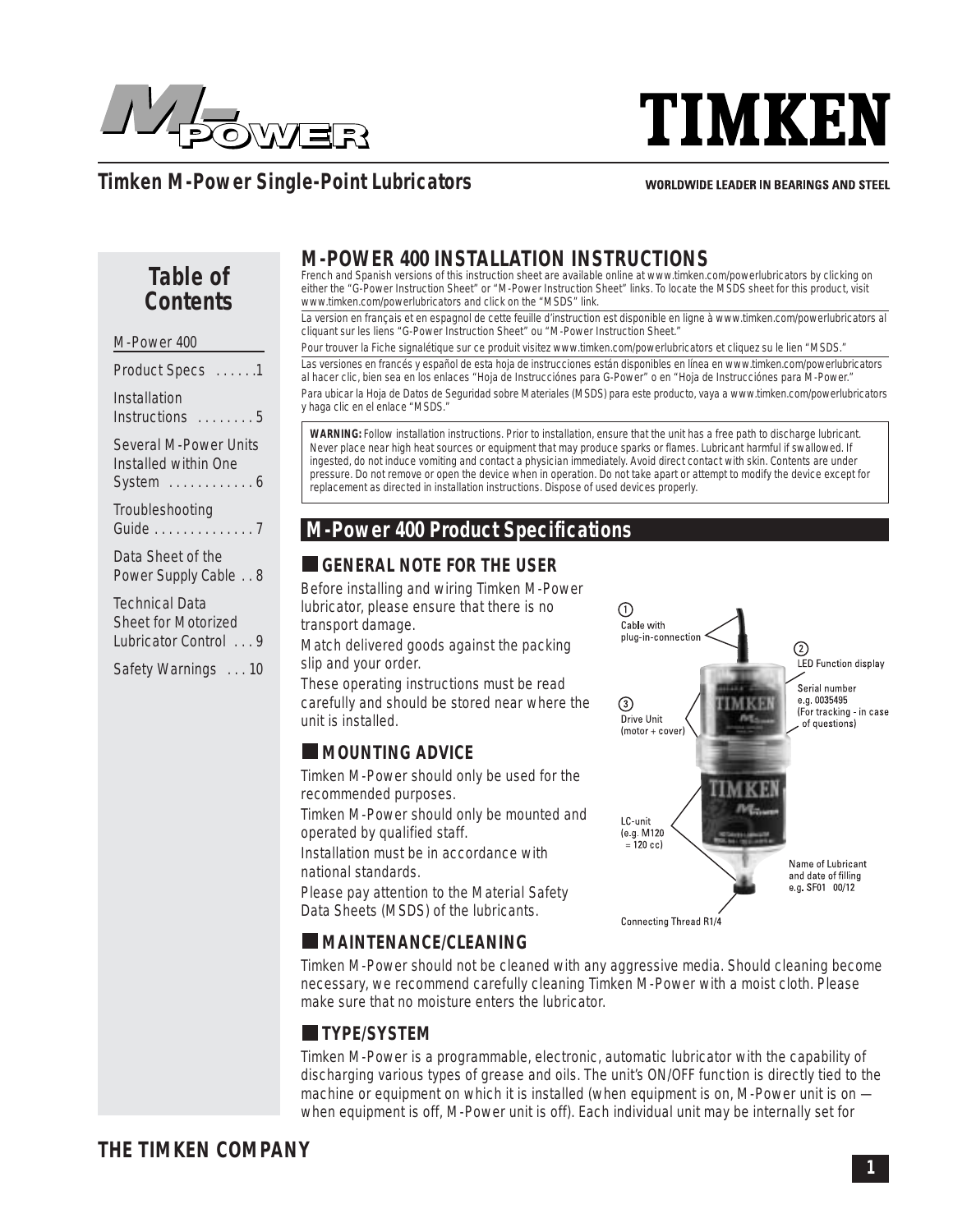various discharge volumes and intervals (based on each 100 hours of machine operation). The unit may also be set to the IMPULSE MODE, allowing the machine to control its own lubrication schedule. The LED display allows monitoring of the operating status of the lubricator. The system consists of a drive unit and a replaceable lubricant cartridge. It is possible to equip Timken M-Power with a lubricant cartridge of 2.03 fl. oz. (60 cc), 4.05 fl. oz. (120 cc), or 8.45 fl. oz. (250 cc). **NOTE:** Timken M-Power may be mounted with a support adapter. This support adapter is included.

#### **DRIVE UNIT**

The drive unit consists of a robust gear motor which is controlled by an integrated electronic unit.

### **POWER SUPPLY**

Power is supplied by means of a round-plug connection according to DIN 40040 and must be between 7 and 30 V DC max. During normal operation of the machine, the power supply must be turned on for a minimum of 2 minutes to ensure the correct discharge period.

## **OPERATING PRESSURE**

The automatic pressure control of Timken M-Power limits the pressure to 75 PSI (5 bar). At this maximum pressure, the unit will attempt several times (up to 9 times) to overcome this pressure. If pressure cannot be overcome, the unit will automatically shut off to protect itself.

#### **DISCHARGE VOLUME OF LUBE CARTRIDGE-UNITS**

| Three different sizes of lube cartridges are available: | tl.oz. | <b>CC</b> | Lube Cartridge |
|---------------------------------------------------------|--------|-----------|----------------|
|                                                         | 2.03   | 60        | 402            |
|                                                         | 4.05   | 120.      | 404            |
|                                                         | 8.45   | 250       | 408            |
| <b>WEIGHT WITH DRIVE UNIT</b>                           |        |           |                |

| Lube Cartridge      | Empty              |  |
|---------------------|--------------------|--|
| $60cc$ 10 $oz$ .    | 11.6 $oz$ .        |  |
| $120cc$ $10.3 oz$ . | $13.8 \text{ oz.}$ |  |
| $250cc$ 11.6 oz.    | 19.07 <sub>1</sub> |  |

### **DISCHARGE VOLUME**

### **ADJUSTING TYPE OF DISCHARGE**

The drive unit has a circuit board with dip switches. These are used to select the type of discharge.

#### **TABLE OF DISCHARGE**

**Amount of discharge in cc**  $(1 \text{ cc} = \text{approx. } 0.9 \text{ g}$  lubricant)

|                   |           |                   | per 100 operating hours<br>Dip switch "VOL" |                     | per impulse<br>Dip switch "VOL" |                                 |
|-------------------|-----------|-------------------|---------------------------------------------|---------------------|---------------------------------|---------------------------------|
|                   |           | Qņ<br>60 cc (S60) | Щ<br>120 cc (M120)                          | QQ<br>250 cc (L250) | QQ<br>Impulse Mode              |                                 |
|                   | AU        | 8.33              | 16.67                                       | 34.72               | 2.11                            |                                 |
| Dip switch "TIME" | вQ        | 2.78              | 5.56                                        | 11.57               | 1.06                            |                                 |
|                   | $c$ $ 1 $ | 1.39              | 2.78                                        | 5.79                | 0.53                            | Impulse Mode:                   |
|                   | D∏        | 0.69              | 1.39                                        | 2.89                | 0.26                            | refer to page 6, "Impulse Mode" |

**NOTE:** Impulse Mode is only possible with 4.05 fl. oz. lube cartridge.

Examples for determining proper dip-switch settings to achieve optimal lubrication in the "normal mode" (per 100 operating hours):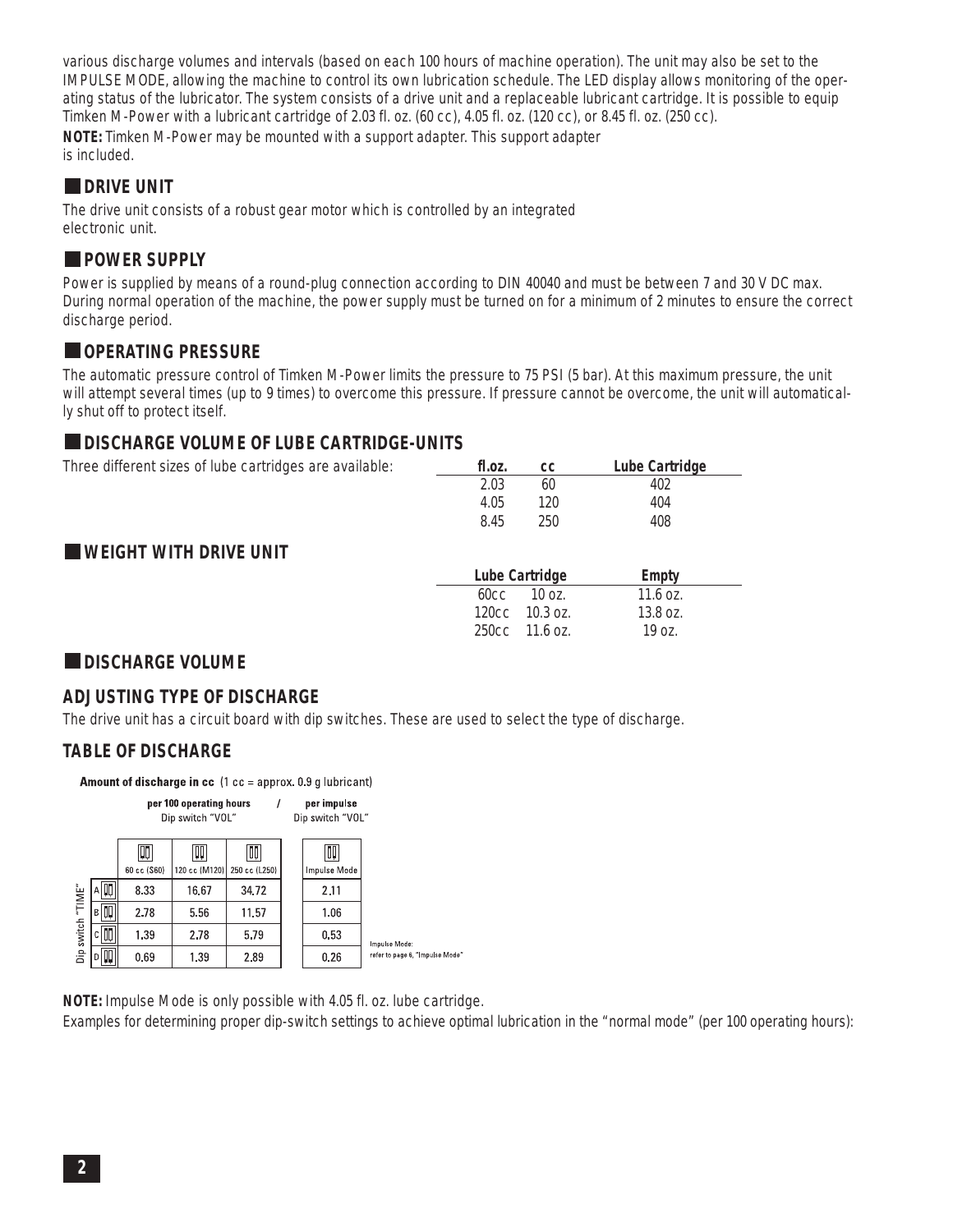**Example 1:**

A roller bearing is to be provided with 14 cc of lubricant every 500 hours of operation: 14 cc  $\div$  500 h = 0.028cc per h = 2.8 cc per 100 h The discharge table above shows that 3 different settings are possible for each lubricant cartridge size.

| Variation I:<br>$2.78$ cc/100 h for a<br>60 cc LC-unit | Variation II:<br>$2.78$ cc/100 h for a<br>120 cc LC-unit |     | $2.89$ cc/100 h for a<br>250 cc LC-unit | Variation III: |
|--------------------------------------------------------|----------------------------------------------------------|-----|-----------------------------------------|----------------|
| VOL<br>TIME                                            | TIME                                                     | VOL | TIME                                    | VOL            |
| π<br>吅                                                 | loo                                                      | W   | Ш                                       | 厕              |

At this point, you can calculate the total discharge life of the lube cartridge (and the exchange date). Processed as following:

The roller bearing to be lubricated is installed in a machine which runs 5 days per week 8 hours per day.

To Variation I: 60cc Lube Cartridge 2.78  $cc/100 h = 0.0278 cc/h$ 60 cc  $\div$  0.0278 cc/h = 2158.3 h

The lubricant is sufficient for more than 1 year, not including additional operational breaks or any other machine standstills.

**To Variation II:** 120cc Lube Cartridge  $2.78$  cc/100h = 0.0278 cc/h 120 cc  $\div$  0.0278 cc/h = 4316.5 h  $4316.5 h \div 40 h$ /week = 216 weeks

2158.3 h  $\div$  40 h/week = 54 weeks

The lubricant is sufficient for more than 2 years, not including additional operational breaks or any other machine standstills.

**To Variation III:** 250 cc Lube Cartridge  $2.89$  cc/100h = 0.0289 cc/h 250 cc  $\div$  0.0289 cc/h = 8650.5 h 8650.5 h  $\div$  40 h/week = 216 weeks

The lubricant is sufficient for longer than 4 years. Due to the stability of each individual lubricant we recommend Variation I with a 60 cc lubricant cartridge.

#### **Example 2:**

Given the same machine as in example 1, but with different and irregular running times, e.g., 4 hours on day one, 2 hours on day two, not running on days three and four, and 3 hours on day five.

You can determine the dip switch setting as in example 1, but the total discharge life of the lubricant cartridge and exchange date cannot be determined. It is possible to monitor the unit by observing the LED or PLC.

Particular attention should be paid to these lubrication points since, in this scenario, the lubricator could possibly be installed for longer periods than our recommendations (shelf life of grease).

#### **IMPULSE MODE (ONLY WITH 120 CC LUBRICANT CARTRIDGE)**

As soon as power (7-30 V DC max.) is supplied, Timken M-Power will discharge the set amount. To get another discharge cycle, the power must be interrupted for at least 5 seconds and then supplied again.

**NOTE:** In certain situations, there may not be a constant power supply. In these situations it is imperative that the power be supplied for at least 2 minutes to guarantee a full discharge.

#### **APPLICATION TEMPERATURES**

Temp. Range: 14˚ F to 122˚ F (-10˚ C to +50˚ C)

Within this range of temperature and an internal pressure not exceeding max. 5 bar, a constant discharge is guaranteed.

Temp. exceeding 122˚ F (+50˚ C) will reduce the pressure stability due to diminishing stability of plastic parts. Temperatures below 14˚ F (-10˚ C) will impair functioning.

**NOTE:** Tests have shown that extended periods of 14˚ F/-10˚ C may also impair the function.

#### **Amount of discharge in cc**  $(1 \text{ cc} = \text{approx.} 0.9 \text{ g}$  lubricant)

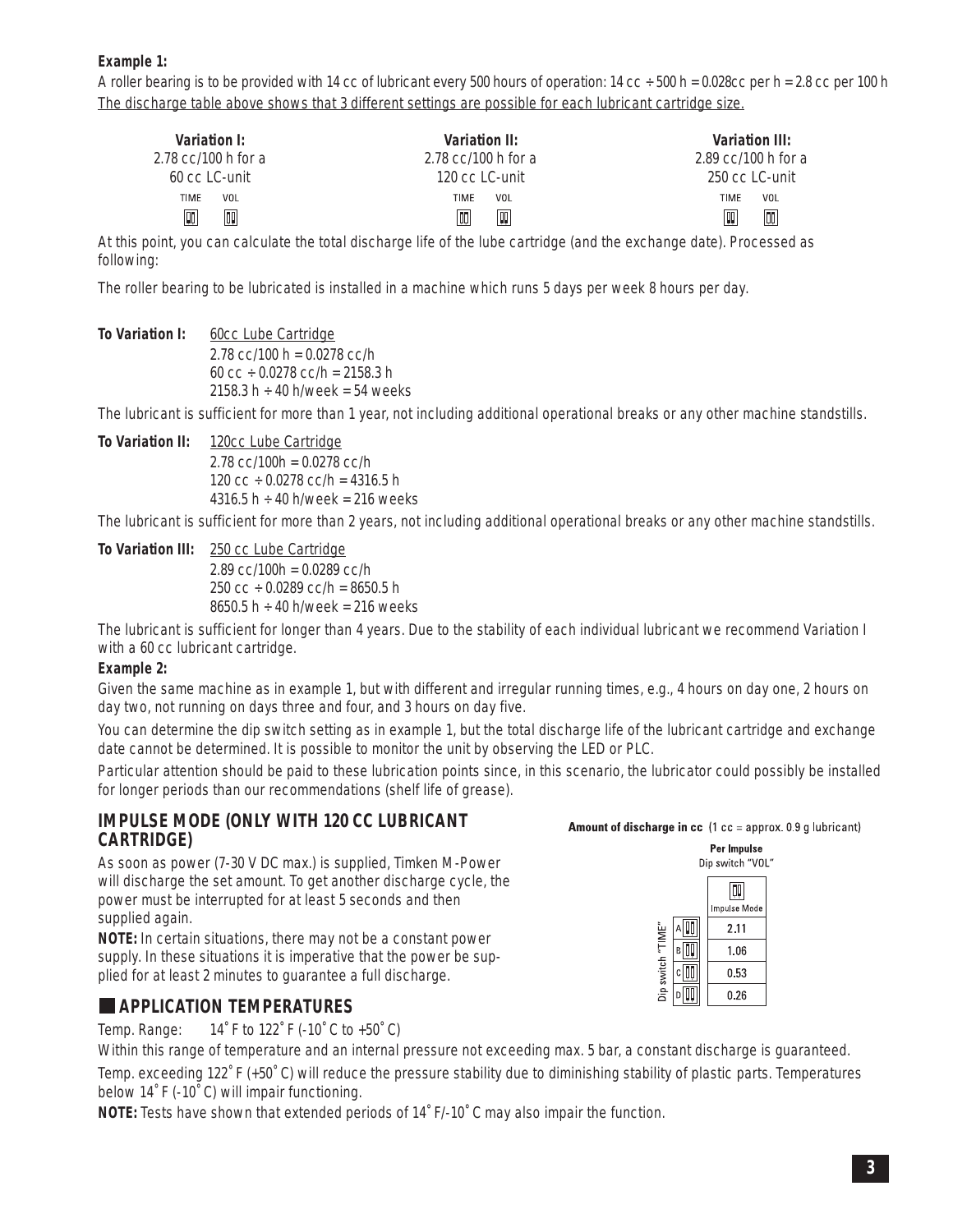## **SHELF LIFE**

The lubricant cartridge can be used for up to two years after date of filling. The date of filling is stated on each lubricant cartridge in the following way: 99/26. The code determines year/calendar week.

The drive unit is designed to be reused when installed and operated in accordance with the operating instructions. The empty lubricant cartridge is not refillable.

#### **STORAGE REQUIREMENTS**

Store lubricant cartridge and drive systems in a dry location. Recommended temp.: 68˚ F +/- 10˚ F (20˚ C +/- 5˚ C)

| <b>Shelf Life:</b> | Lube cartridge | 1 Year    |
|--------------------|----------------|-----------|
|                    | Drive unit     | Unlimited |

Please note that we do not accept liability for warranty claims due to improper handling and storage by the user or damage due to transport.

#### **DIMENSIONS**



### **FIELDS OF APPLICATION**

Timken M-Power is intended where lubrication is to take place only while the machine is running and where a status report back to the machine is desired.

Timken M-Power may be used to lubricate roller and sliding bearings, drive and conveyor chains, guideways and open gears. Timken M-Power should only be used for the recommended purpose.

### **DEGREE OF PROTECTION**

|         | IP degree of protection: IP 65 (dust tight and protected against waterjets) |
|---------|-----------------------------------------------------------------------------|
| Permit: |                                                                             |

#### **DISPOSAL**

- Return the empty lube cartridge to your local supplier for recycling, or you may dispose of the lube cartridge along with oiland grease-containing substances.
- The drive unit is reusable.
-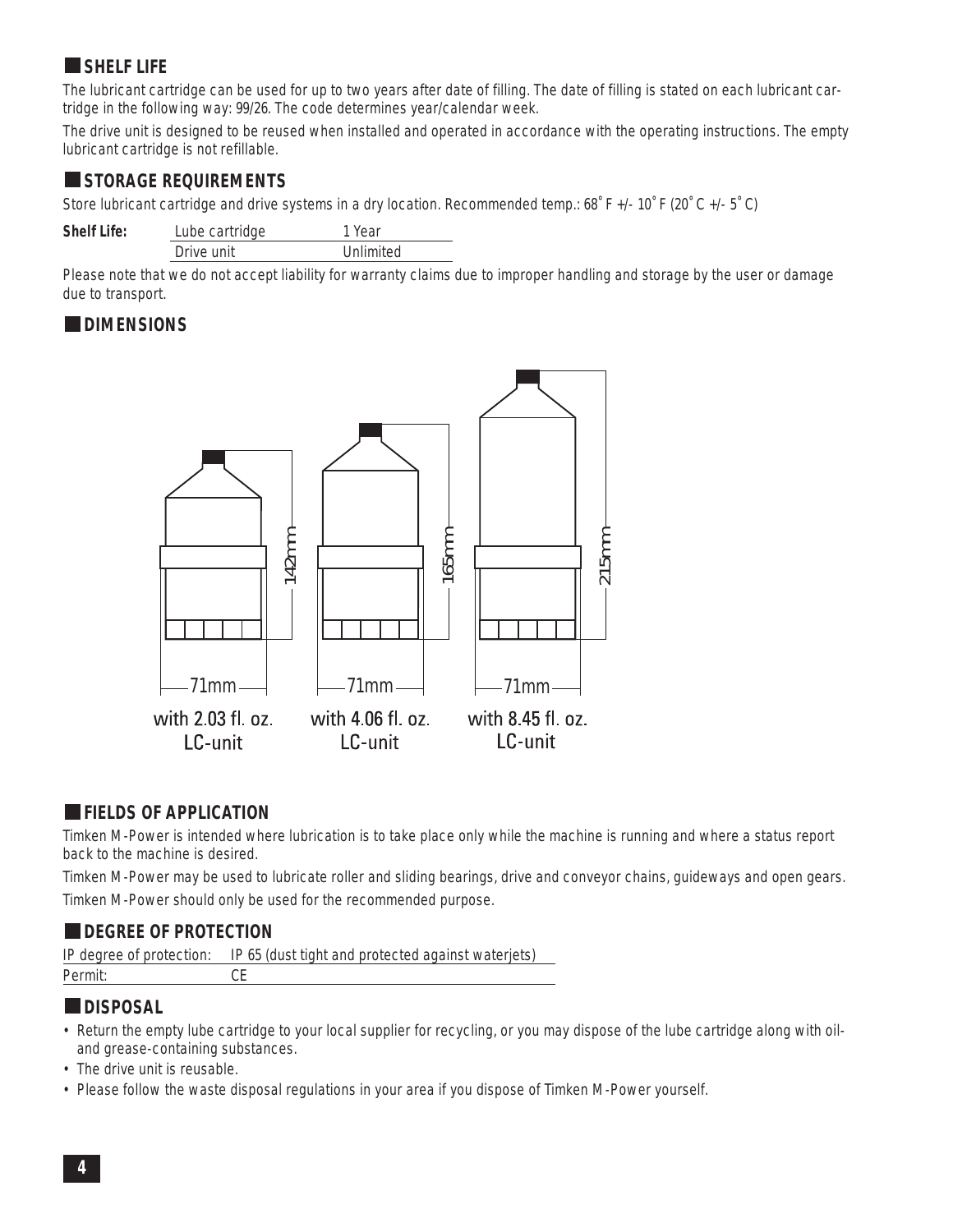## **M-Power 400 Installation Instructions**

## **APPLICATION OF TIMKEN M-POWER**

## **INITIAL INSTALLATION**

#### **PREPARATION**

Before initial installation of the lubricator, the lubrication points and any extensions must be adequately pre-lubricated with the same lubricant that is contained in Timken M-Power. For this purpose, we offer a 400g lubrication cartridge for grease guns.

## **APPLICATION**

Connect the cable to the wiring board according to the instructions provided in the table "Electronic Control" on page 8. Only authorized, qualified persons should carry out cable connections. Installation must be carried out according to national regulations (e.g. IEC). A standard five-meter cable is available.

Unscrew the lid of the drive unit and adjust the "TIME" and "VOL" switches according to your calculations. Replace/close the lid and screw Timken M-Power into the lubrication point. Plug the cable into the connector socket of Timken M-Power. Specially designed accessories are available for mounting Timken M-Power. For mechanical protection the support adapter is recommended.

#### **CHANGING THE DISCHARGE VOLUME AFTER THE M-POWER CONTROL HAS BEEN IN OPERATION/RESET FUNCTION**

It is possible that after the M-Power has been in operation you may need to change the set discharge amount. There may be different reasons, e.g., wrong calculation of discharge amount.

**Solution:** Change dip switch "VOL" to position shown below = manual reset of processor. Proceed as follows:

- Unplug the power connector from the lubricator.
- Unscrew the lubricator from the lubrication point.
- Unscrew the lube cartridge from the drive unit.
- Set the dip switch "VOL" to this position pictured at right.
- Locate the white peg on the bottom of the drive unit push it in and hold.
- Attach the power connector to the drive unit.
- As soon as the motor runs, release the white peg and unplug the power connector.
- Set the dip switch "TIME" and "VOL" to the desired position.
- Again, push and hold the white peg on the bottom of the drive unit.
- Attach the power connector to the drive unit.
- After three seconds, release the peg and unplug the power connector.
- Mount the drive as described under point three.

**NOTICE:** Changing the discharge volume as described above may result in an incorrect LED display of "lubricant cartridge empty," which depends on how empty the attached lubricant cartridge was before the discharge volume was changed. Therefore it is important that you manually monitor the end of discharge period.

### **CHANGING THE LUBRICANT CARTRIDGE AND RESTARTING**

A steady green/red signal indicates an empty lubricant cartridge. You now have the opportunity to re-adjust the type of discharge. Ensure that the lubricant cartridge is changed in a dry place so that no moisture and humidity enters Timken M-Power.

Follow steps below:

- disconnect plug from M-Power
- unscrew M-Power from lubrication point
- unscrew lid
- remove drive unit from empty lubricant cartridge
- place drive unit onto new lubricant cartridge
- at this point you may re-adjust the discharge period according to chart "discharge volume"
- place lid over drive unit
- manually screw lid on hand tight lid and lubricant cartridge must fit flush (refer to drawing below)
- remove plug from new lubricant cartridge
- screw M-Power back into lubrication point
- reconnect cable

Follow all points exactly as per the instructions, otherwise correct discharge cannot be guaranteed.

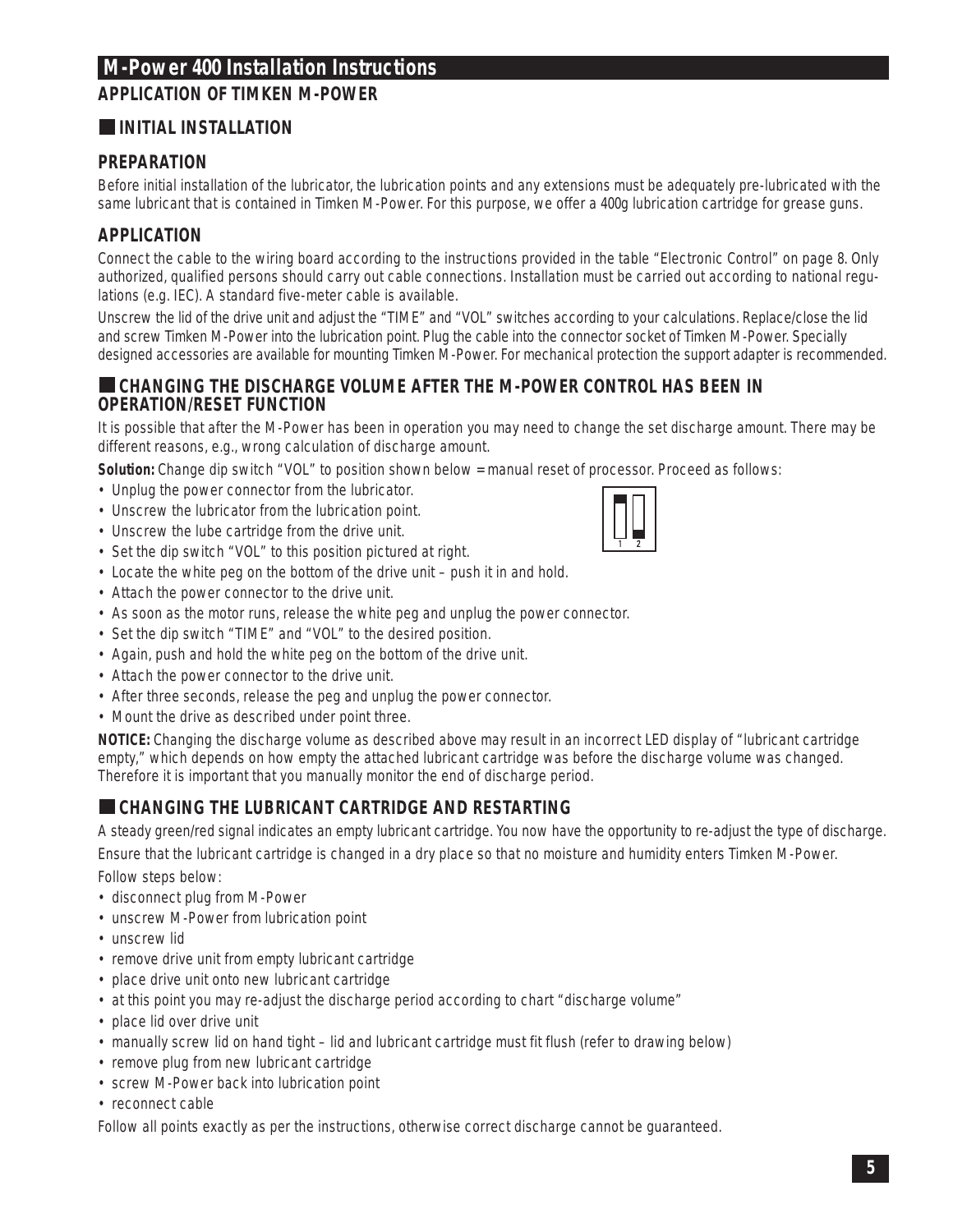## **PERFORMANCE INDICATOR / POWER SUPPLY**

## **VISUAL CONTROL**

Timken M-Power is equipped with an LED display

| Steady green signal:                | OK, "system functions"                                |
|-------------------------------------|-------------------------------------------------------|
| Steady red signal:                  | error, malfunction                                    |
| Steady green + red signal:          | lubricant cartridge is empty and needs to be replaced |
| Steady red signal (with motor run): | lubricant being discharged                            |

### **ELECTRONIC CONTROL**

The signals for operating status: "Timken M-Power works," "discharge in progress," "malfunctions," and "lube cartridge empty" can be processed as LED voltage signals at the connection cable (load capacity max. 10 mA) via PLC.

The power supply must be between  $7 - 25$  V DC = (update: 30 V DC = max.).

| brown | power supply $+$  |  |
|-------|-------------------|--|
|       |                   |  |
| white | LED green digital |  |
| blue  | power supply –    |  |
| black | LED red digital   |  |
|       |                   |  |



| Current Consumption (A) at (24 Volt)                              | Min.  | Tvpical | Max.  |  |
|-------------------------------------------------------------------|-------|---------|-------|--|
| 68°F / +20°C without counter pressure                             | 0.15  | 0.2     | 0.5A  |  |
| $122 \hat{\ }$ F / +50 $\hat{\ }$ C without counter pressure      | 0.15  | 0.2     | 0.5A  |  |
| $41 \text{ F}$ / +5°C without counter pressure                    | (1.4) | 0.8     | 1.5A  |  |
| $41\degree$ F / +5 $\degree$ C, (75 PSI / 5 bar) counter pressure | ()4   | 1.0     | 1 8 A |  |

Starting motors could result in a power surge raising the current up to two to three times higher than the rated current. Therefore it is essential to use slow-blowing fuses in the power supply or along the current path.

Take this point into consideration when checking the power supply and use a power supply of appropriate dimensions.

## **Several Timken M-Powers Installed within One System (Controlled by PLC)**

#### **Power Supply**

Each Timken M-Power must be directly connected to the full voltage supply (parallel connection).

#### **Function Display (LED)**

-Direct connection to PLC Each Timken M-Power will be analyzed separately.

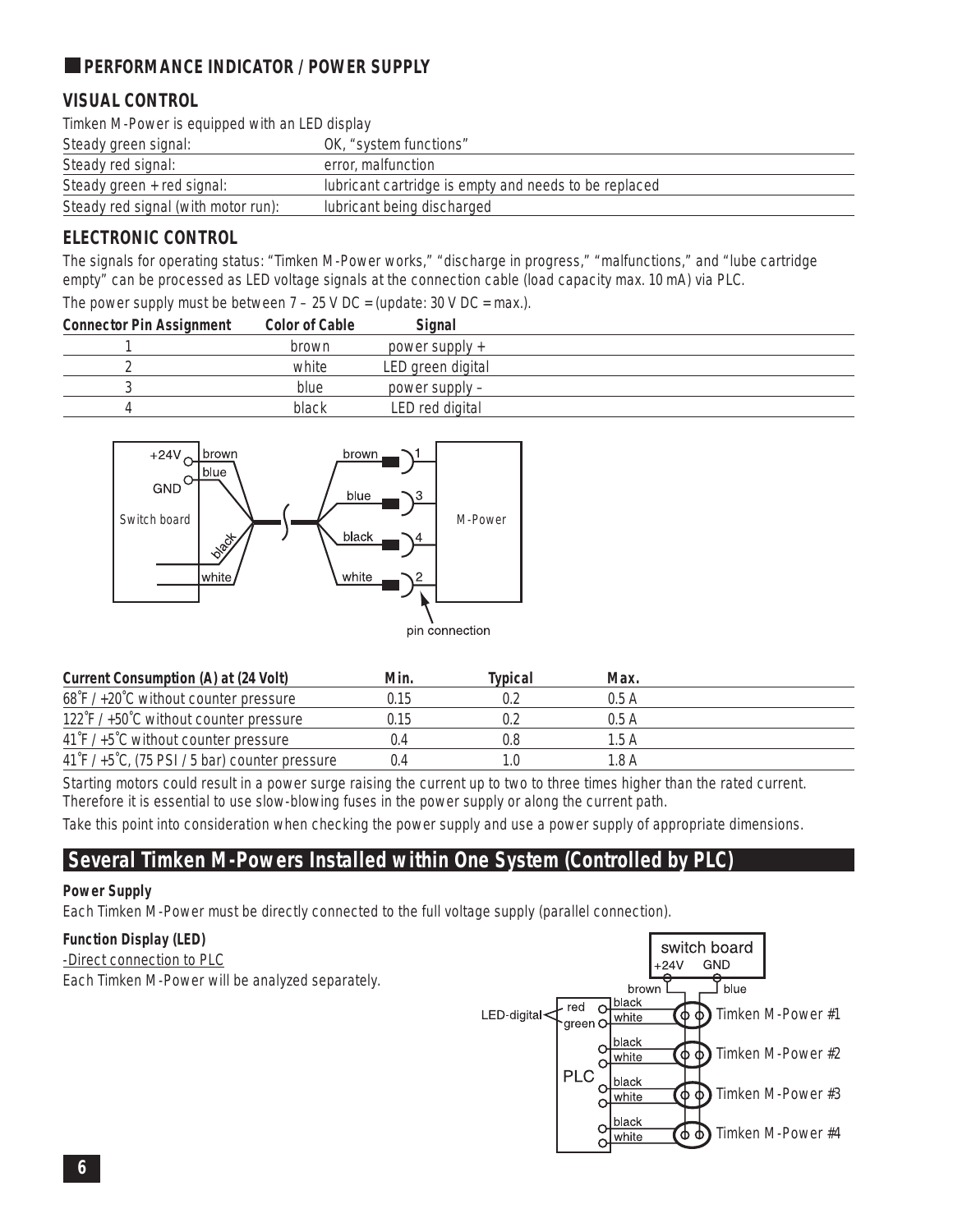- Multi-display of several Timken M-Power units to PLC (parallel connection)

When the LED displays red/green (lubricant cartridge empty) or red (malfunction), then each lubricator must be checked at the lubrication point in order to find out the reason for the signal. (Parallel connection of Timken M-Power units make it impossible to individually analyze them.)



**The PLC should be programmed so that the motor run will not cause any malfunction display or empty display. Sample applications of Timken M-Power may be obtained at your local supplier.**

| <b>Troubleshooting Guide</b>                                                           |                                                                        |                                                         |
|----------------------------------------------------------------------------------------|------------------------------------------------------------------------|---------------------------------------------------------|
| <b>Malfunctions</b>                                                                    | <b>Possible Cause</b>                                                  | Solution                                                |
| Unit does not function                                                                 | - wrong cable connection                                               | - connect cable accord. to connector assign.            |
|                                                                                        |                                                                        | - check connector assignment                            |
|                                                                                        | - break in cable                                                       | - check voltage at connector pin                        |
|                                                                                        |                                                                        | - attach new cable                                      |
|                                                                                        | - no power supply                                                      | - check power supply                                    |
|                                                                                        |                                                                        | - too many units connected                              |
|                                                                                        | - relay defect in machine                                              | - change relays                                         |
| Unit signals "system at work"<br>(green LED), although lubricant<br>cartridge is empty |                                                                        | - replace with full lubricant cartridge                 |
|                                                                                        |                                                                        |                                                         |
| <b>Malfunctions</b>                                                                    | <b>Possible Cause</b>                                                  | <b>Solution</b>                                         |
| Unit signals "system malfunctions"<br>(red LED)                                        | - clogged tube and/or<br>connection parts<br>- counter press. too high | - clean tube and connecting parts, shut off and restart |
| Unit discharges too fast                                                               | - wrong setting of "VOL"<br>- wrong setting of "TIME"                  | - correct switch setting                                |
| Unit signals "end of discharge"<br>(red & green LED), although the<br>unit is empty    |                                                                        | - replace with full lubricant cartridge                 |

#### **INCORRECT COMBINATION OF TIME/VOLUME/LUBRICANT CARTRIDGE**

The volume switch is set for a 120 cc lubricant cartridge; however, a 250 cc lubricant cartridge is mounted. As a result, only half of the lubricant cartridge will empty. Because of the switch setting, the empty signal is being electronically activated at 120 cc and ends the discharge. In this case, the M-Power will only discharge 120 cc for which it was set. This will cause lack of lubrication.

If the "VOL"-switch position does not match the actual size of the lubricant cartridge, complications and false signals will occur.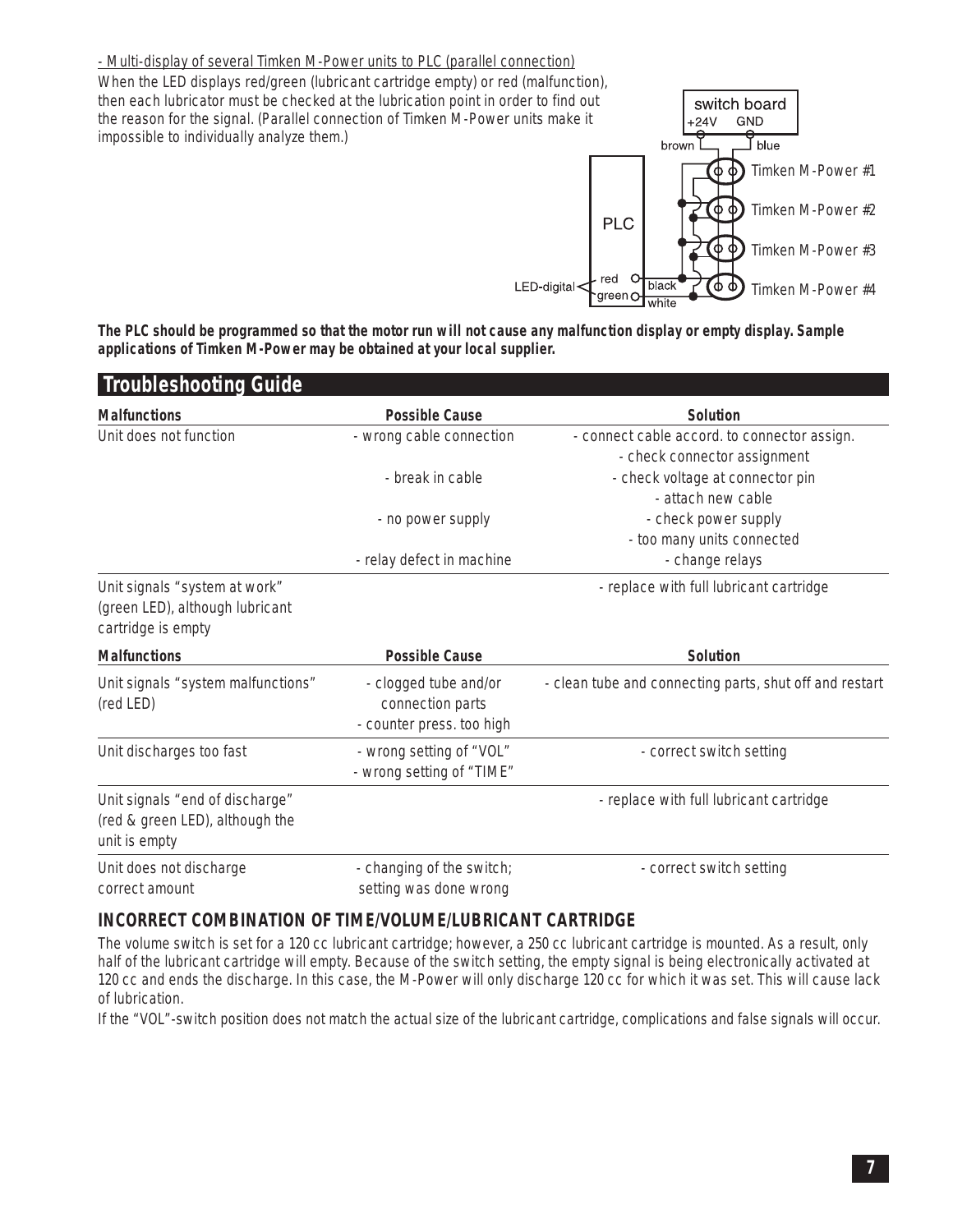#### **CAPTURE OF THE PISTON POSITION**

The system electronics store the piston position in memory to indicate that the lubricant cartridge is empty. If the lubricant cartridge is replaced before complete discharge has taken place, the electronics may be disturbed. This may have various consequences.

**Case A**: *An almost empty lubricant cartridge is replaced by a partially filled one.* The new lubricant cartridge discharges only for the discharge time that was left over by the original lubricant cartridge. Timken M-Power shuts off automatically and signals "end of discharge". The new lubricant cartridge will not be completely emptied.

**Case B:** *A partially filled lubricant cartridge is being replaced by an almost empty lubricant cartridge.* The new lubricant cartridge will discharge to empty. Timken M-Power, however, runs for the length of the time the original lubricant cartridge would have needed and signals "system at work," even though the lubricant cartridge is already empty.

**If a lubricant cartridge is replaced, a new, completely filled lubricant cartridge must be used.**

## **Data Sheet of the Power-Supply Cable**

#### **CABLE-CONSTRUCTION**

| Conductor cross-sectional dimensions:                                                                                                       |                    | 4 x 0.25 mm2                                                   |  |
|---------------------------------------------------------------------------------------------------------------------------------------------|--------------------|----------------------------------------------------------------|--|
| CU flex $32 \times 0.01$ mm blk<br>Flexible cord construction:<br>PVC $\varnothing$ 1.3 + 0.05, wall thickness about 0.32 mm<br>Insulation: |                    |                                                                |  |
| Cable covering:<br>Material cable covering:<br>Wire:                                                                                        |                    | Color: black<br><b>PUR</b><br>Color: brown, white, blue, black |  |
| Cable length:                                                                                                                               |                    | 16 feet (5 meters) (standard)                                  |  |
| <b>ELECTRICAL VALUE:</b>                                                                                                                    |                    |                                                                |  |
| Operating Voltage:                                                                                                                          |                    | $\epsilon$ = 900 V peak value                                  |  |
| Testing Voltage:<br>$>$ = 2500 V pp                                                                                                         |                    |                                                                |  |
| Line Resistance:                                                                                                                            |                    | 79.9 ohm/km at 20° C                                           |  |
| <b>MECHANICAL VALUES:</b>                                                                                                                   |                    |                                                                |  |
| Safe temperature:                                                                                                                           | static condition:  | $-13$ F up to $158$ F                                          |  |
|                                                                                                                                             |                    | $(-25^{\circ} C \text{ up to } +70^{\circ} C)$                 |  |
|                                                                                                                                             | dynamic condition: | 23° F up to 158° F                                             |  |
|                                                                                                                                             |                    | (-5°C up to +70°C)                                             |  |
| Weight:                                                                                                                                     | abt. 27.9 kg/km    |                                                                |  |

**Cable is drag-chain qualified, approved for the smallest bending radius 10 x D. Maximum cable-length: please refer to the chart at right.**

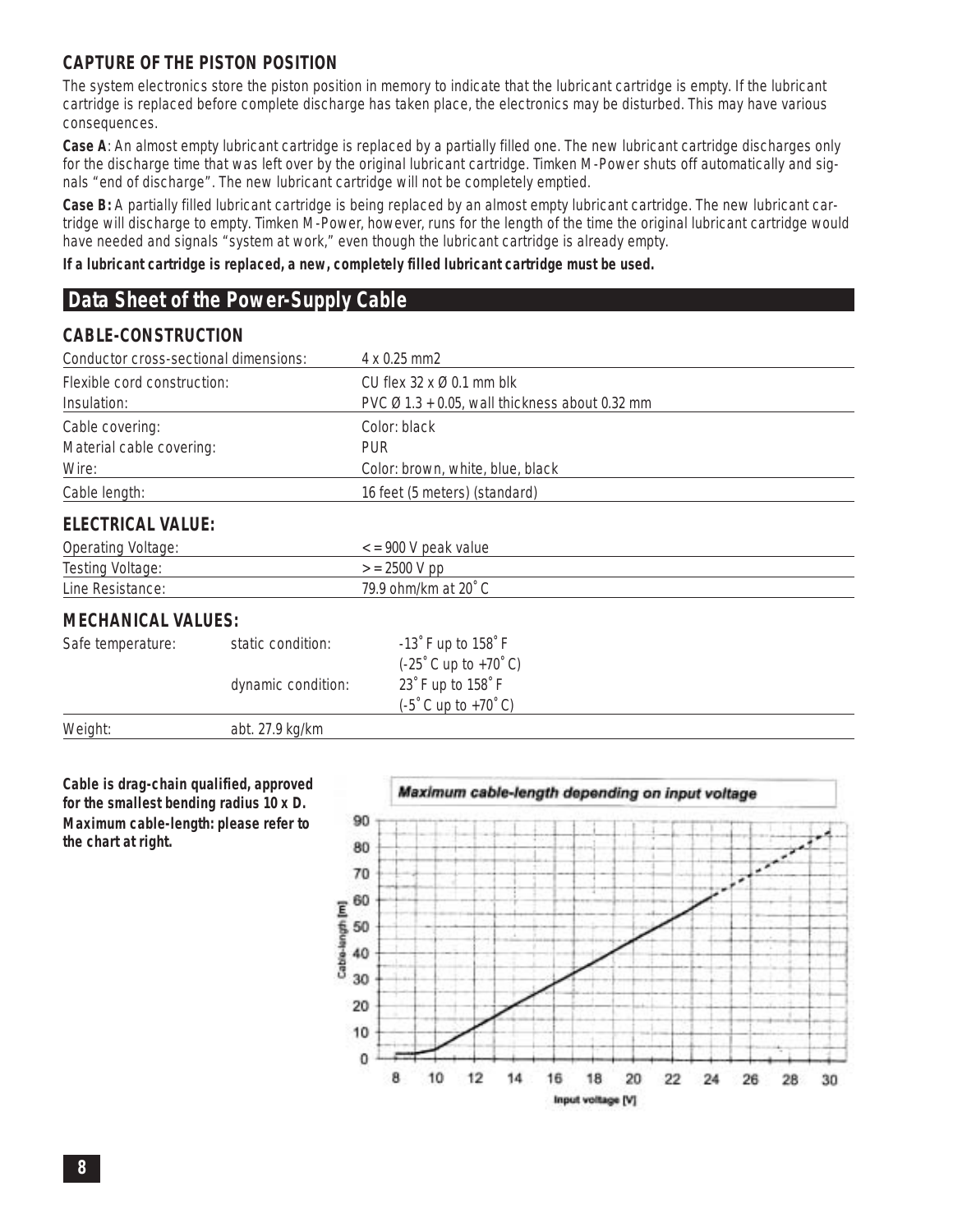# **Technical Data Sheet for Motorized Lubricator Control**

| <b>Circuit Board Version:</b>                  | EJØ                                                |                                                     |                              |  |
|------------------------------------------------|----------------------------------------------------|-----------------------------------------------------|------------------------------|--|
| Power Supply:                                  | 7 to 30 V DC=max)                                  |                                                     |                              |  |
|                                                | 5% ripple                                          |                                                     |                              |  |
| Drive Motor:                                   | 4V DC Motor                                        |                                                     |                              |  |
| <b>Current Consumption:</b>                    | 0.2 A 1.5 A                                        |                                                     |                              |  |
|                                                | Maximum motor stand-still current                  |                                                     |                              |  |
|                                                | Short term 2.0 A                                   |                                                     |                              |  |
| <b>Working Temperature:</b>                    | 14° F up to 122° F (-10° C up to +50° C)           |                                                     |                              |  |
| <b>Protection Class:</b>                       | IP65 (dust tight and protected against water jets) |                                                     |                              |  |
| Permit:                                        | CE                                                 |                                                     |                              |  |
| Weight:                                        | All weights in oz. +/- .32 (+/- 10g)               |                                                     |                              |  |
| Drive with cover:                              | 7.72oz. (240g)                                     |                                                     |                              |  |
| Lubricant cartridge - units filled with grease |                                                    | Complete weight (drive, cover, lubricant cartridge) |                              |  |
| Lube cartridge 402                             | $3.9$ OZ.                                          | $11.6$ oz.                                          |                              |  |
| Lube cartridge 404                             | 6.1 oz.                                            | 13.8 oz.                                            |                              |  |
| Lube cartridge 408                             | $11.6$ oz.                                         | 19 oz.                                              |                              |  |
| Complete dimensions:                           | with lube cartridge:                               |                                                     | $\varnothing$ 71 mm x 142 mm |  |
|                                                | with lube cartridge:                               |                                                     | $\varnothing$ 71 mm x 165 mm |  |
| with lube cartridge:                           |                                                    |                                                     | $\varnothing$ 71 mm x 215 mm |  |
|                                                |                                                    |                                                     |                              |  |

## **SERVICE TIP**

You have the option to return the empty Timken M-Power to us. We will change the lubricant cartridge and adjust the discharge to your specification. We will dispose of the used parts in an environmentally safe manner or energetically recycled.

#### **SAFETY INFORMATION**

| <b>Danger</b>                                          | <b>Avoiding Danger</b>                        |
|--------------------------------------------------------|-----------------------------------------------|
| - spilled lubricant on the floor may cause slipping    | - remove spilled lubricant from floor at once |
| - skin contact or ingesting lubricant may cause damage | - refer to safety data sheet to one's health  |

#### **INFORMATION**

If you have questions concerning Timken M-Power, please contact your local supplier or call (800) 223-1954.